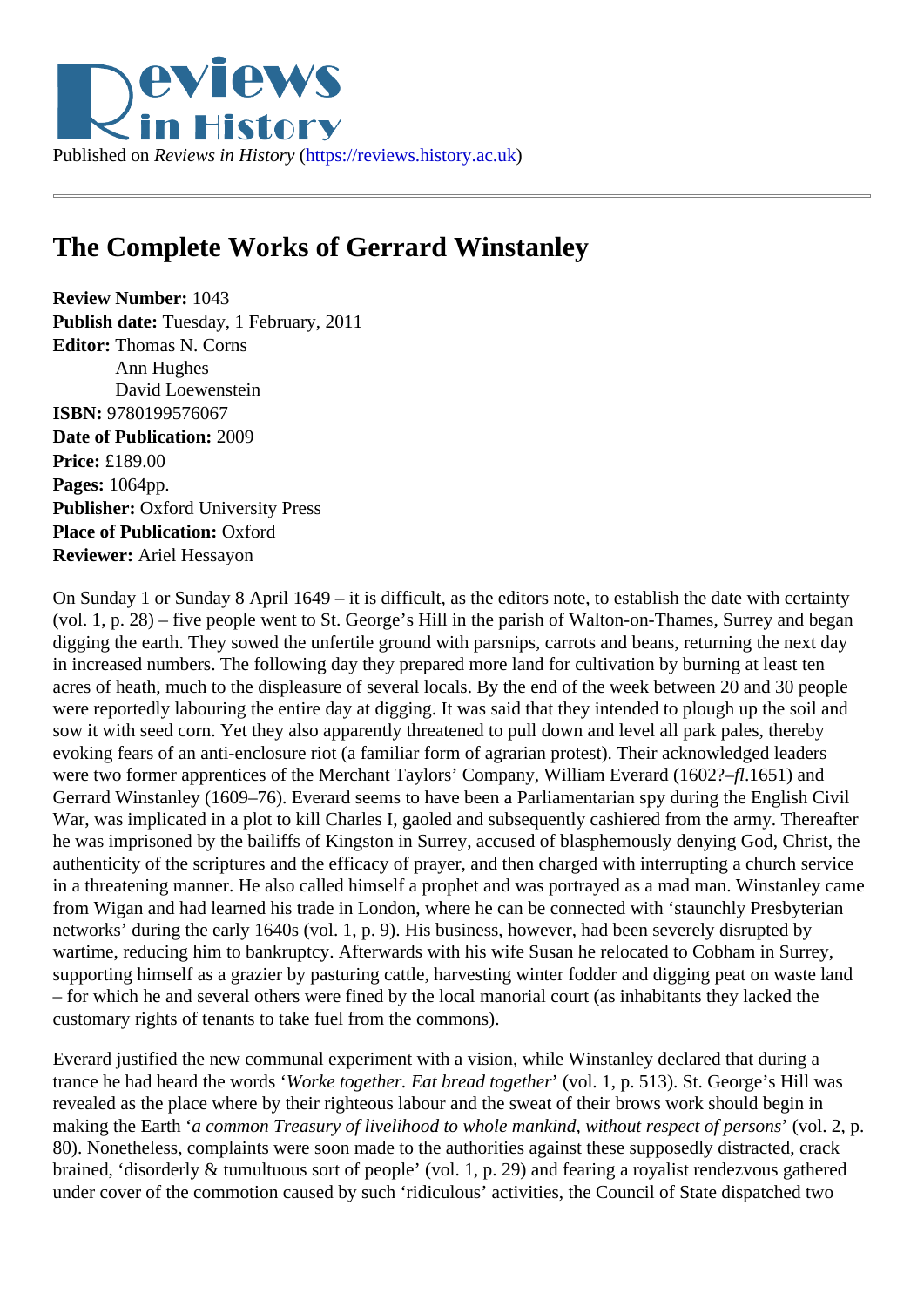cavalry troops commanded by Captain John Gladman to investigate. Brought before Lord General Thomas Fairfax at Whitehall on 20 April, Everard and Winstanley refused to remove their hats in deference. Everard, moreover, allegedly asserted during questioning that he was of the race of the Jews and that the people's liberties had been lost since the Norman Conquest. Though the Diggers adhered to the Golden rule to do to others as they would be done unto, intending to perform gospel injunctions by feeding the hungry and clothing the naked, Walton's inhabitants were predominantly hostile to their message. Opposition took various forms: the Diggers' plantation was trampled down, their wooden houses burned, cart sabotaged, a draught horse maimed and cattle driven away; clothing, linen and food was stolen; men and a boy were victims of physical violence; enemies filed suits for trespass against them in Kingston's court; several were imprisoned in Walton church and one in Kingston gaol. These obstacles proved insurmountable and after less than 21 weeks the Diggers reluctantly abandoned their efforts. A new colony established on the Little Heath in neighbouring Cobham sometime in late August endured for approximately 34 weeks until mid-April 1650 when the Diggers were forcibly evicted. Other communities founded at Iver (Buckinghamshire) and Wellingborough (Northamptonshire) were also short-lived, while too little is known of alleged Digger activity at Barnet (maybe Friern Barnet, Middlesex), Dunstable (Bedfordshire) and Enfield (Middlesex), or at unidentified locations in Gloucestershire (possibly Slimbridge and Frampton), Kent (plausibly Cox Heath, Cox Hall or Cock Hill), Leicestershire (perhaps Husbands Bosworth) and Nottinghamshire.

Unlike the Levellers, whose memory was invoked and appropriated by radicals in the late 18th century as part of their republican heritage, traces of the Diggers almost vanished though they were noticed by among others the Scottish philosopher and historian David Hume, the philosopher and novelist William Godwin, the French politician and historian François Guizot, and the biographer Thomas Carlyle, who pitied them as a 'poor Brotherhood'. Indeed, not until the growth of bourgeois liberal-, socialist- and Marxist-inspired historical studies did they begin to merit extensive discussion – notably with the publication in 1895 of a book by Eduard Bernstein, a German journalist exiled in London, which traced the struggle for democracy and social reform together with the growth of atheistic and communistic tendencies in early modern England. Since then the Diggers have been successively appropriated, first by campaigners for public ownership of land and Protestant Nonconformist believers in peaceful co-existence, subsequently in the service of new political doctrines that have sought legitimacy partly through emphasizing supposedly shared ideological antecedents. Recently they have even been insensitively incorporated within a constructed Green heritage. All of which is a remarkable legacy for a defeated movement and Winstanley himself, whose extant writings were published (several in more than one edition) between 1648 and 1652.

Indeed given that Winstanley was – in Mark Kishlansky's memorable if somewhat facile formulation – 'a small businessman who began his career wholesaling cloth, ended it wholesaling grain, and in between sandwiched a mid-life crisis of epic proportions', there is a case to be made that his significance has been overinflated.(1) Who after all but academics would read him today had he stopped writing before the foundation of the Digger colonies? Moreover, the Diggers' long-term political, religious, economic, social and literary impact was negligible – at least until the late 19th century. These views sit comfortably with the so-called revisionist interpretation of early modern England, whose practitioners have stressed consensus and contingency rather than class or ideological conflict in their analysis of political and religious instability. One outcome of this approach has been the attempted marginalisation of radicalism during the English Revolution. Thus prominent figures within what might be termed the canonical English radical tradition (itself largely a 20th-century historical construction) have been regarded as unrepresentative of the conforming, traditionalist, uncommitted majority; their extreme opinions advocated for only a brief period of their lives; their influence upon society exaggerated both by panicked political elites and skilled propagandists preying on fears of property damage or cautioning against introducing religious toleration and its corollary, moral dissolution. And yet there is a strong argument to be made that Winstanley's heterodox religious views were not an unexpected aberration but the product of a spiritual journey with distinct puritan and General Baptist phases. Recoverable through reminiscences, citations, allusions, suggestive parallels and circumstantial evidence, this indicates that Winstanley's religious radicalism was more deep-rooted and of longer duration than the brief hiatus currently allowed by revisionists. Likewise, the importance of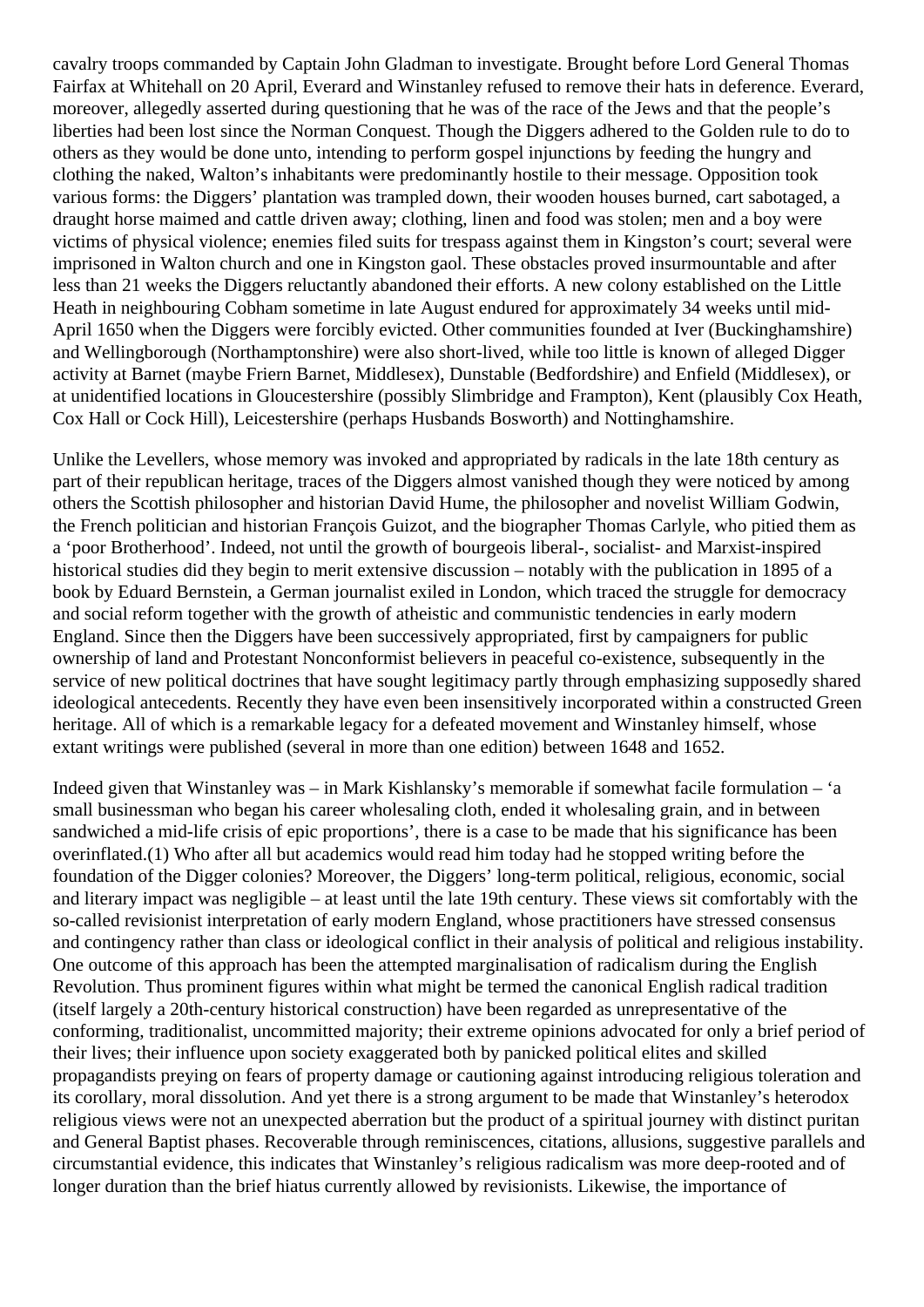Winstanley's death and burial as a Quaker – something once questioned – cannot be understated. Several contemporary critics believed that Winstanley's works shaped the formation of Quaker thought and as the editors rightly observe 'there are many affinities between Winstanley's radical religious ideas and those of the Quakers' (vol. 1, pp. 23, 59, 71). His life is therefore 'marked by some continuities as well as startling ruptures' (vol. 1, p. 24).

The first of Winstanley's writings to be reprinted after his death was *A Letter to the Lord Fairfax* (June 1649), which appeared in volume nine of the *Harleian Miscellany* (1808–11). Although the Diggers' song together with manuscript letters to Fairfax and his council of war were published by Charles Firth in his edition of *The Clarke Papers* for the Camden Society (1891–1901), not until the 1930s were other writings by or attributed to Winstanley reissued when extracts from *The True Levellers Standard Advanced* (April 1649) appeared in A. S. P. Woodhouse's collection of contemporary texts *Puritanism and Liberty* (2), and *The Law of Freedom* (1652) was reprinted by the Sutro Library, California (3). Then George Sabine, a political scientist at Cornell University, issued an edition of *The Works of Gerrard Winstanley*.(4) Sabine reprinted all except the earliest three of Winstanley's pamphlets for which he provided abstracts. But his crucial omission of these pre-Digger texts distorted the trajectory of Winstanley's thought – an imagined journey from Calvinist convictions to social philosophy – by emphasizing the perceived rational elements at the expense of the supposedly mystical. Accordingly, democrats, socialists and Marxists welcomed it. Forestalled by Sabine's edition, Leonard Hamilton and other members of the Oxford University History Society (the self-styled 'Diggers of 1939–40') published an inexpensive selection from Winstanley's works with an introduction by Christopher Hill in 1944.(5) Again the so-called mystical writings were misleadingly excluded. In 1973 Hill issued another edition of Winstanley's selected writings published by Penguin. His introduction presented Winstanley in modern dress as an advocate of 'human progress', 'reason' and 'international brotherhood'; an author whose insights 'may be of interest to those in the Third World today who face the transition from an agrarian to an industrial society'.(6) Whatever one thinks of Hill's portrayal of a radical, largely secular Winstanley, given his influential contributions to the field of English radicalism in general and the Diggers in particular, it is fitting that this new edition of *The Complete Works of Gerrard Winstanley*, issued to mark the 400th anniversary of Winstanley's birth, is dedicated to his memory.

And what a superb inter-disciplinary collaboration this edition is. Eagerly awaited for over a decade, pooling together the expertise of three heavyweight scholars, it has established the definitive version of Winstanley's oeuvre following modern editorial conventions. Drawing on the research of James Alsop, John Gurney and other scholars, as well as incorporating some archival discoveries of their own, the lengthy introduction admirably surveys what is known of Winstanley's biography. In addition, the editors provide a useful discussion of the principle aspects of Winstanley's social, political and religious thought. But the real glory of this edition is the painstaking work that has gone into the extensive notes. These provide necessary historical context, elucidation, the sense of a number of words in contemporary usage and full quotations not only from every verse of the King James Bible cited by Winstanley but also a great number of identified allusions. If that were not enough, the second volume contains transcriptions of manuscript letters and other documents containing Winstanley's words, together with a biographical appendix that provides information (where known) about every individual named in Winstanley's writings.

The innovative editorial decision to follow contemporary practice and distinguish the five pre-Digger writings from the later works by having the first volume of this edition reproduce the contents of *Several Pieces Gathered into One Volume* (1649) in the same sequence as they originally appeared is one that I applaud. Likewise, I agree with the adoption of the superior second editions of the first four writings as the copy text. This necessitates having *The Breaking of the Day of God* (dedicatory epistle dated 20 May 1648) appear before *The Mysterie of God* (1648), contrary to the order preferred by Sabine. In the editors' support I would suggest that *The Mysterie of God* was issued after 20 May 1648 since it contains evidence of Winstanley's belief in universal redemption: this doctrinal error was punishable by imprisonment if disseminated from that date and explains why the first edition does not indicate a printer or publisher.

Rather than dwell on minor technical points I offer in the spirit of scholarly co-operation a few observations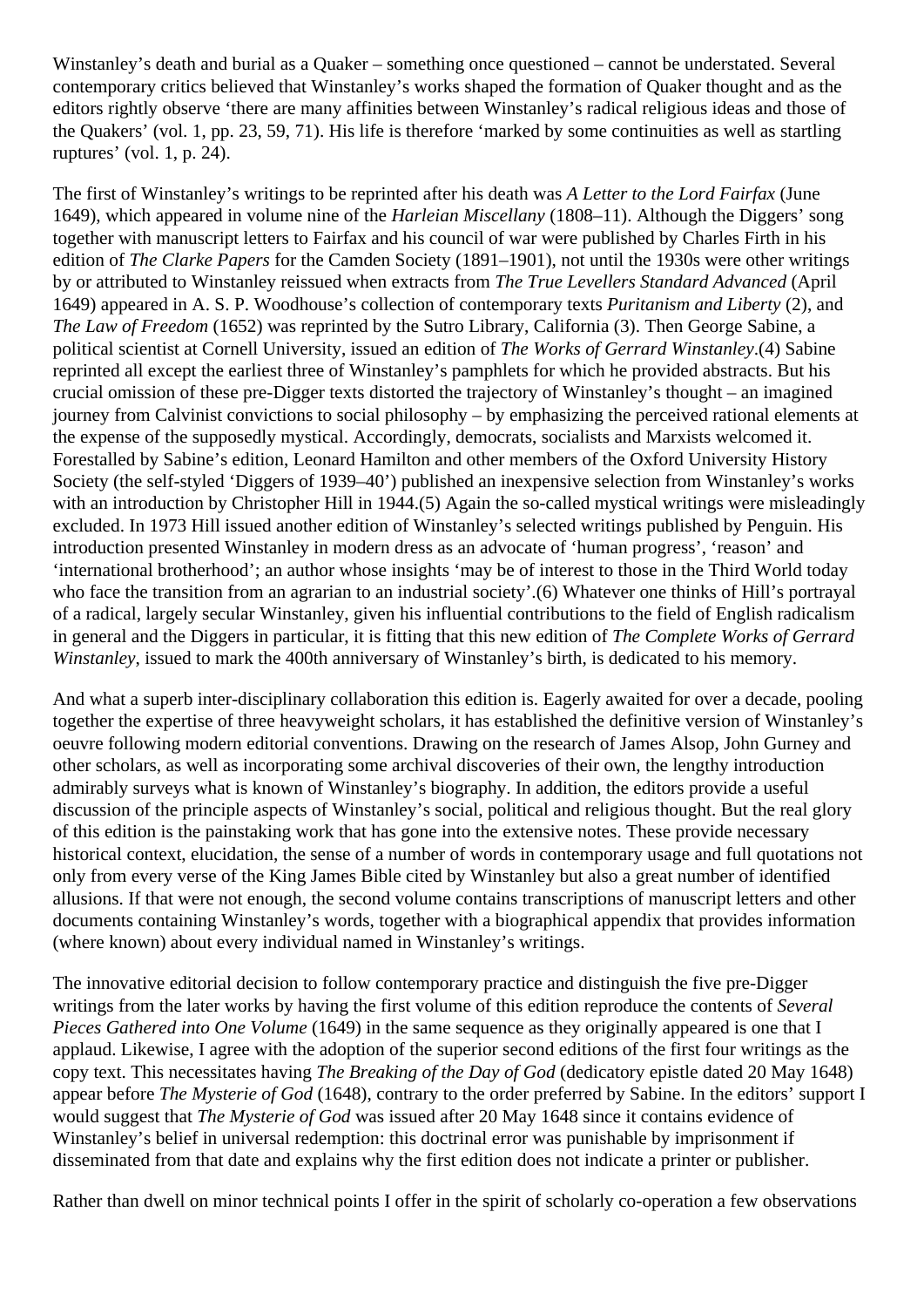that may be of benefit should there be an opportunity to produce what, given the cost of these two volumes, would be a very welcome paperback edition (see appendix). If space, time and expense permits, students of Winstanley would doubtless also appreciate images of the original title-pages, maps, an index of Winstanley's biblical citations and a fuller discussion of his possible sources. But that may be an unreasonable request when Professors Corns, Hughes and Loewenstein have given us so much already. For now at last Winstanley, the 'foremost radical of the English Revolution', who stands shoulder to shoulder with John Donne, Francis Bacon, John Milton, Andrew Marvell and John Bunyan as one of the 'finest writers' of a 'glorious age of English non-fictional prose' (vol. 1, p. 65) has an indispensable scholarly edition of his writings befitting both his undoubted literary talents and profound insights. A complete edition of his writings what is more, which will constitute the bedrock of future studies that 'typically follow, rather than precede, the establishment of a complete and reliable text' (vol. 1, p. 66).

### **Notes**

- 1. Mark Kishlansky, *A Monarchy Transformed. Britain 1603–1714* (Harmondsworth, 1996), p. 196. Back to (1)
- 2. A. S. P. Woodhouse, *Puritanism and Liberty, being the Army Debates (1647–9) from the Clarke Manuscripts with Supplementary Documents* (Chicago, IL, 1938).Back to (2)
- 3. Gerard Winstanley, *The Law of Freedom in a Platform* (New ed., San Francisco, CA, 1939).Back to (3)
- 4. The Works of Gerrard Winstanley. With an appendix of documents relating to the Digger Movement, ed. George Sabine (Ithaca, NY, 1941).Back to (4)
- 5. Gerrard Winstanley. Selections from his Works, ed. Leonard Hamilton (London, 1944).Back to (5)
- 6. Winstanley: The Law of Freedom and other writings, ed. Christopher Hill (Harmondsworth, 1973), pp. 9–10.Back to (6)

# **Appendix**

vol. 1, p. 55, 'Antinomian in his radical spiritual impulses and in his profound scepticism about human laws and institutions'; I am unsure about the validity of this statement, which is contradicted by a note to *The Mysterie of God*, 'Winstanley pejoratively characterizes antinomianism, later associated with the Ranters, before dismissing it from serious theological consideration' (vol. 1, p. 299 n. 122).

vol. 1, p. 71, John Clowes or James Cottrell as printer of the second editions of *The Breaking of the Day of God* (1649) and *The Mysterie of God* (1649); Cottrell is known to have printed four works in 1650 but no work can be assigned to him before that date with confidence. On the other hand, he had been bound apprentice to John Raworth and then Ruth Raworth, and was made free of the Stationers' Company in 1646. Significantly Ruth Raworth printed a work by John Saltmarsh and another by Hugh Peters for Giles Calvert in 1646.

vol. 1, p. 307 n. 260, possible allusion to Matthew 9:36; more likely is Matthew 10:6.

vol. 1, p. 477, '*A waiter for the consolation of Israel*'; alludes to Luke 2:25.

vol. 2, pp. 1, 20 (and vol. 1, pp. 79–82), *A Declaration to the Powers of England*; accepting all the editors' arguments I still think the original and more familiar title of *The True Levellers Standard Advanced* should have been retained.

vol. 2, p. 231 n. 142, Laurence Clarkson's *A Single Eye, all Light no Darkness* (London, 1650) 'was not published until October 1650'; this is incorrect. From allusions to 'he that calls light darknesse, and darknesse light, good evill, and evill good' (vol. 2, p. 181) as well as 'a single eye' (vol. 2, p. 204), it appears that Winstanley had either heard Clarkson preach or read Clarkson's *A Single Eye* – though whether in